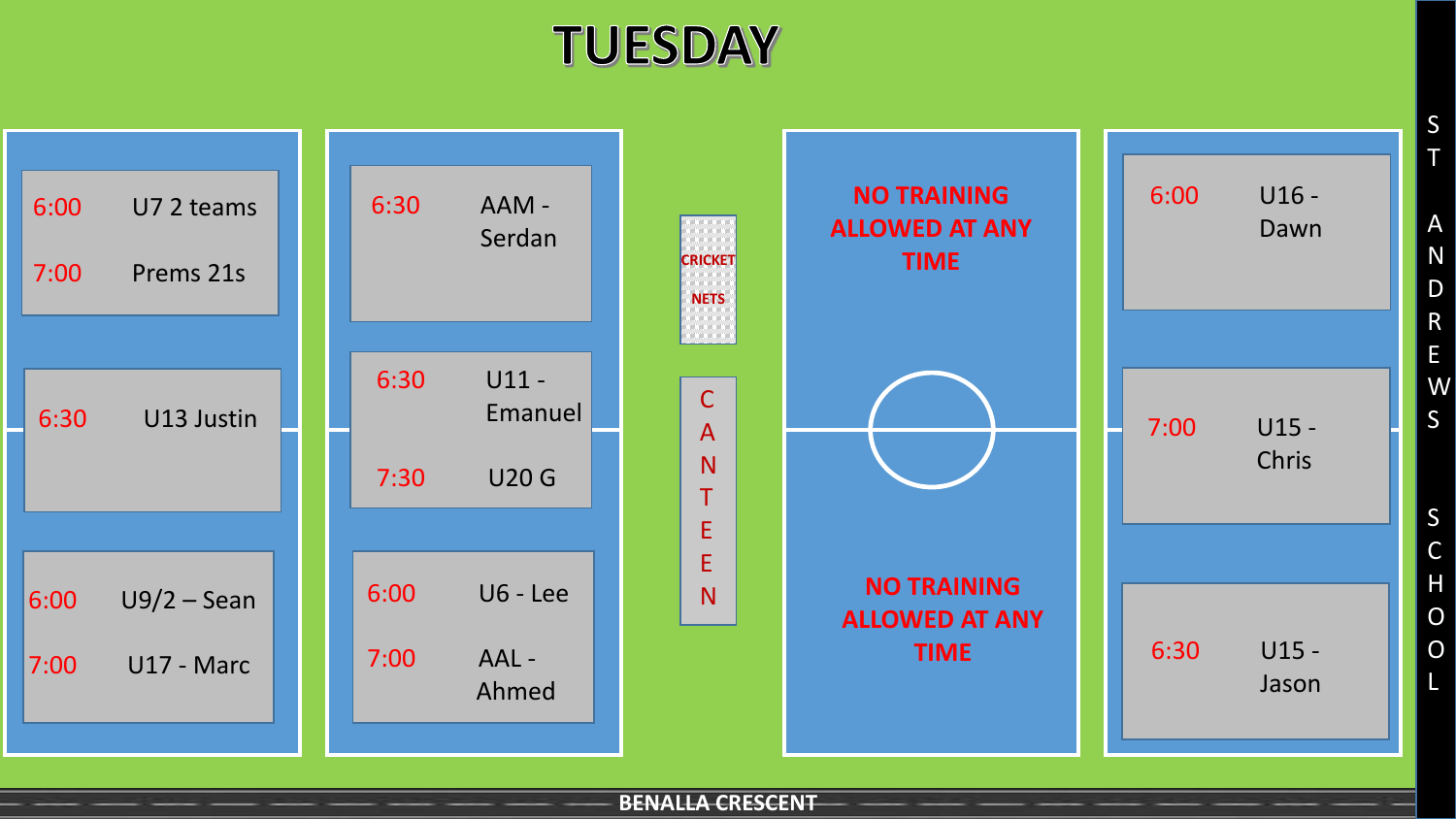## **WEDNESDAY**



**BENALLA CRESCENT**